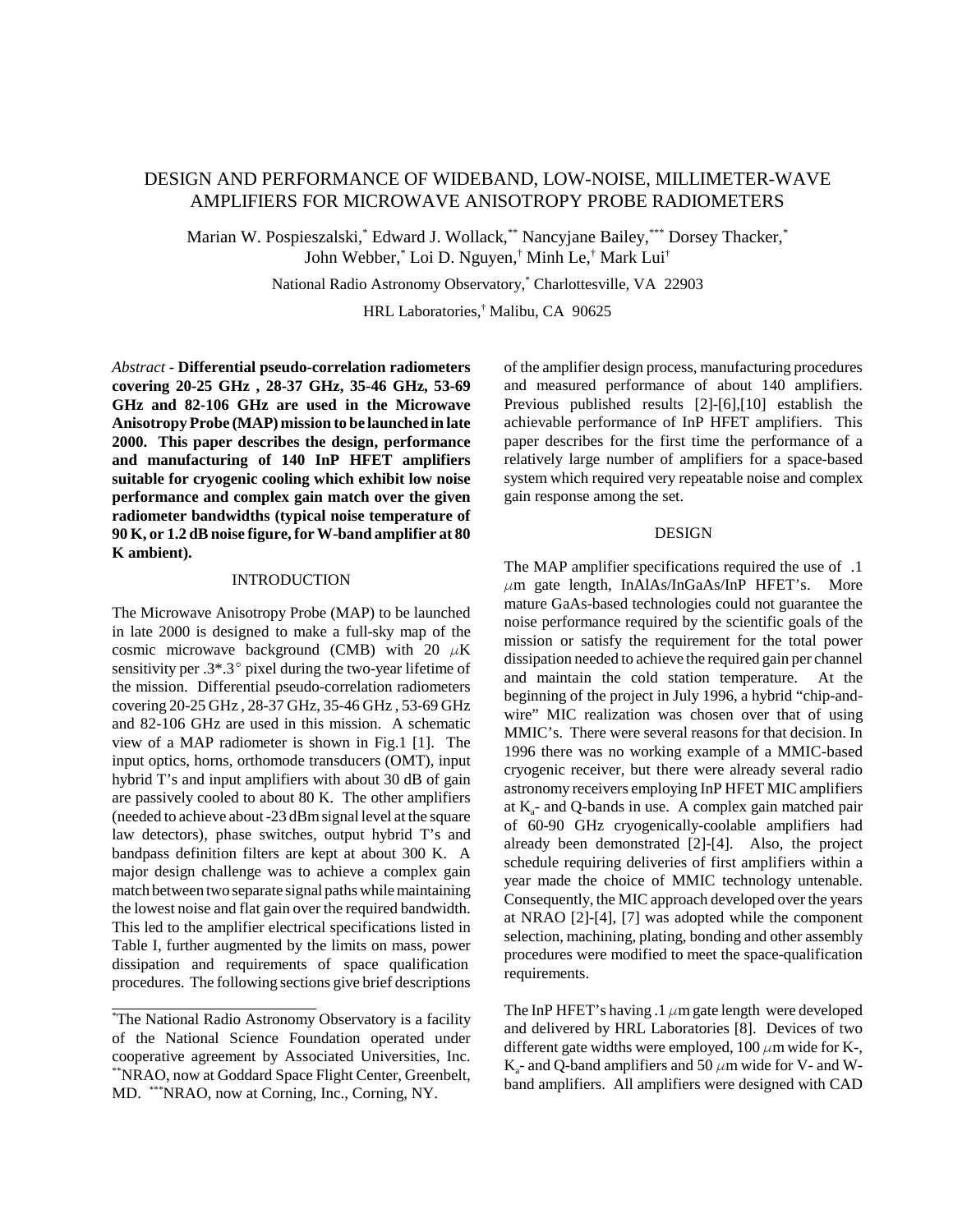tools with special emphasis on addressing the microwave design and package design concurrently. For the purpose of noise modeling at room and cryogenic temperatures, the noise model of [9] was employed as described in [2]-[3]. All amplifiers have at their input and output full waveguide bandwidth, E-plane probe waveguide-to-microstrip transitions (IRL  $>$  18 dB). The input, output and interstage microstrip networks use pure PTFE, .003'' thick substrates with the coupling capacitors realized using .003" quartz substrates. These networks were designed to achieve low average noise temperature as well as flat gain across the band. The bias networks use a variety of capacitors and resistors connected by bondwires to assure stability and desired out-of-band response. When necessary, the distributed models of these networks were used in the design process.

The gain specifications required four stages of amplification for  $K<sub>-</sub>$ ,  $K<sub>a</sub>$ - and Q-band amplifiers, five for V-band amplifiers and six for W-band amplifiers. The design of both room temperature and cold amplifiers was exactly the same. This allowed for greater flexibility in obtaining the best noise performance and complex gain match in both channels of a radiometer by proper selection of amplifier pairs. Upon final selection, only the bias had to be set for operation at a particular temperature.

The radiometer's performance is strongly dependent on amplifier gain fluctuations due to intrinsic as well as extrinsic factors. The 1/f-like random gain fluctuations related to 1/f noise of the HFET's were addressed in the previous paper [4]. In order to minimize the susceptibility of amplifier gain to the temperature variations, a constant gate voltage bias scheme was employed. As shown in [3], this type of supply reduces the susceptibility of gain variations at room temperature and virtually eliminates it in the 80 to 95 K range, the desired operating temperature of the cold part of the radiometers.

#### MEASUREMENTS

The noise measurements were carried out in a receiver setting using "hot" (297 K) and "cold" (78 K) loads placed in front of a horn connected to an amplifier which, in turn, was connected to a room temperature mixer with swept LO frequency. For cold measurements, both the amplifier and the horn were cooled to 80 K, and, consequently the "hot" and "cold" loads were "viewed" through a vacuum window of a dewar. The receiver noise temperatures measured in this way are shown in Fig. 2. Room temperature data contain all deliverable amplifiers while the data at 80 K include only the data for the amplifiers designated for cold operation. Repeatability of both cryogenic and room temperature performance is excellent. An example of gain at 300 K and 80 K of 15  $K_a$ -band amplifiers is shown in Fig. 3. The corresponding phase tracking plots for 11  $K_a$ -band amplifiers, both at room and cryogenic temperatures, are shown in Fig. 4. The plots show the phase difference between a phase response of a particular amplifier and the average phase response computed for the set of 11 amplifiers. Another example of gain measurements of 40 W-band amplifiers is shown in Fig. 5. The phase tracking plots of 30 W-band amplifiers at 297 K and 23 W-band amplifiers at 80 K, computed as in the  $K_a$ -band case, are shown in Fig. 6.

## CONCLUSIONS

The design and performance of a series of cryogenicallycoolable, InP HFET amplifiers for the MAP mission have been described. The amplifiers not only exhibit the stateof-the-art performance but also an excellent repeatability of noise temperature and complex gain sufficient for the construction of the phase switched pseudo-correlation radiometers with 20 percent relative bandwidth, even at the W-band frequencies. The choice of hybrid MIC technology, dictated by the state-of-the-art of the less mature (at the time of decision) InP MMIC technology and also by schedule concerns has been validated. The advancements in InP MMIC design and technology will likely make a different choice appropriate for some future projects. Yet, in low volume, low budget, and some high performance applications, this approach could prove to be cost effective and schedule efficient for years to come.

#### **REFERENCES**

- [1] C. L. Bennett *et al.*, "Microwave Anisotropy Probe," A MIDEX Mission Proposal, Goddard Space Flight Center and Princeton University, Dec. 1995. Also see *http://map.gsfc.nasa.gov*.
- [2] M. W. Pospieszalski, W. J. Lakatosh, L. D. Nguyen, M. Lui, T. Liu, M. Le, M. A. Thompson and M. J. Delaney, "Q- and E-Band Cryogenically-Coolable Amplifiers Using AlInAs/GaInAs/InP HEMT's," in *Proc. 1995 IEEE MTT-S Int. Microwave Symp.*, Orlando, FL, pp. 1121-1124, May 1995.
- [3] M. W. Pospieszalski, W. J. Lakatosh, E. Wollack, Loi D. Nguyen, Minh Le, Mark Lui and Takyiu Liu, "Millimeter-Wave Waveguide-Bandwidth Cryogenically-Coolable InP HEMT Amplifiers," in *Proc. 1997 IEEE MTT-S Int. Microwave Symp.*, Denver, CO, pp. 1285-1288, June 1997.
- [4] E. J. Wollack and M. W. Pospieszalski, "Characteristics of Broadband InP Millimeter-Wave Amplifiers for Radiometry, *Proc. 1998 IEEE MTT-S Int. Microwave Symp. Digest*, Baltimore, MD, pp. 669- 772, June 7-12, 1998.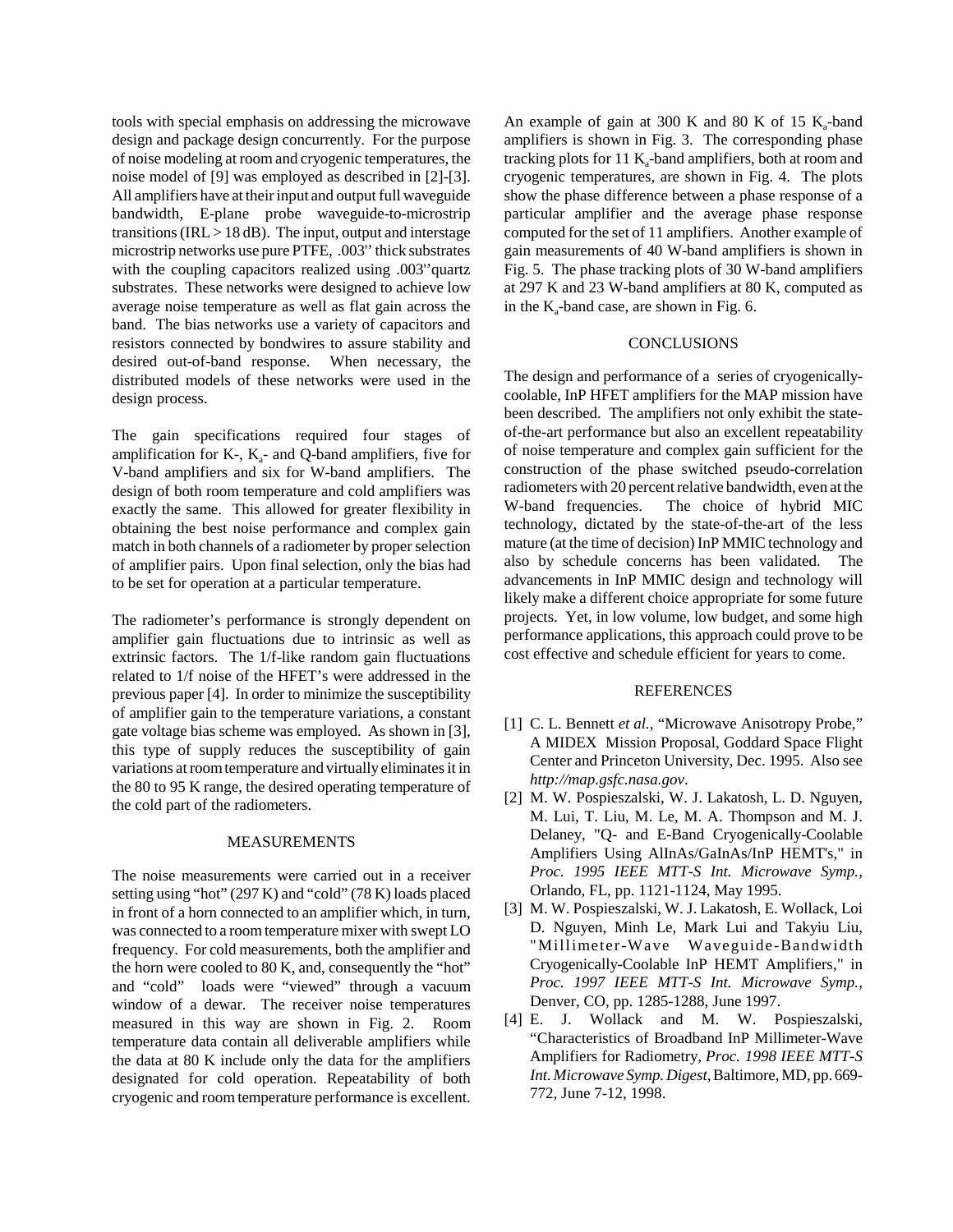- [5] S. Weinreb, R. Lai, N. Erickson, T. Gaier and J. Wielgus, "W-Band INP Wideband MMIC LNA With 30 K Noise Temperature," in *Proc. 1999 IEEE MTT-S Int. Microwave Symp*., pp. 101-104, Anaheim, CA, June 1999.
- [6] N. R. Erickson, R. M Grosslein, R. B. Erickson and S.Weinreb, "W-Band INP Wideband MMIC LNA With 30 K Noise Temperature," in *Proc. 1999 IEEE MTT-S Int. Microwave Symp*., pp.251-254, Anaheim, CA, June 1999.
- [7] M. W. Pospieszalski, L. D. Nguyen, M. Lui, T. Liu, M. A. Thompson and M. J. Delaney, "Very Low Noise and Low Power Operation of Cryogenic AlInAs/GaInAs/InP HFET'S," in *Proc. 1994 IEEE MTT-S Int. Microwave Symp.*, San Diego, CA, pp. 1345-1346, May 1994.
- [8] L. D. Nguyen *et al.*, "Manufacturability of 0.1-µm Millimeter-Wave Low-Noise InP HEMT's," in *Proc. 1993 IEEE MTT-S Int. Microwave Symp.*, pp. 345- 347, Atlanta, GA, June 1993.
- [9] M. W. Pospieszalski, "Modeling of Noise Parameters of MESFET's and MODFET's and Their Frequency and Temperature Dependence," *IEEE Trans. on Microwave Theory and Tech.*, vol. MTT-37, pp. 1340-1350, Sept. 1989.
- [10] M. W. Pospieszalski and E. J. Wollack, "Characteristics of Broadband InP HFET Millimeter-Wave Amplifiers and Their Applications in Radio Astronomy Receivers," (invited) *Proc. 2nd ESA Workshop on Millimeter-Wave Technology and Applications: Antennas, Circuits and Systems*, MilliLab, Espoo, Finland, pp. 221-226, May 27-29, 1998.



Fig. 1. Schematic of MAP pseudo-correlation radiometer.



Fig. 2. Measured noise performance of all MAP amplifiers at room temperature and 80 K.

| Freq.<br>Band<br>[GHz] | InP<br><b>HEMT</b><br>$\lceil \mu m^2 \rceil$ | <b>Noise</b><br>(80/300K)<br>[K] | Gain<br>(80/300K)<br>[dB] | Gain<br><b>Flatness</b><br>[dB] | Phase<br>Tracking<br>[deg] | Power<br>(80/300K)<br>$\lceil mW \rceil$ |
|------------------------|-----------------------------------------------|----------------------------------|---------------------------|---------------------------------|----------------------------|------------------------------------------|
| $20 - 25$              | $0.1 \times 100$                              | $<$ 27/100                       | 35/34                     | ± 1.5                           | ± 15                       | $< (24+9)/45$                            |
| 28-37                  | $0.1 \times 100$                              | $<$ 40/145                       | 33/34                     | ± 1.5                           | ± 15                       | $< (24+9)/45$                            |
| $35 - 46$              | $0.1 \times 100$                              | $<$ 50/180                       | 36/31                     | $\pm 2.0$                       | ± 20                       | $< (24+9)/45$                            |
| 53-69                  | $0.1 \times 50$                               | <80/300                          | 36/31                     | ± 2.5                           | ± 20                       | $\langle (30+9)/45$                      |
| 82-106                 | $0.1 \times 50$<br>(unpassivated)             | < 130/460                        | 35/29                     | ± 3.0                           | ± 25                       | $< (28+9)/54$                            |

TABLE I. NRAO MAP Amplifier - Technical Specification